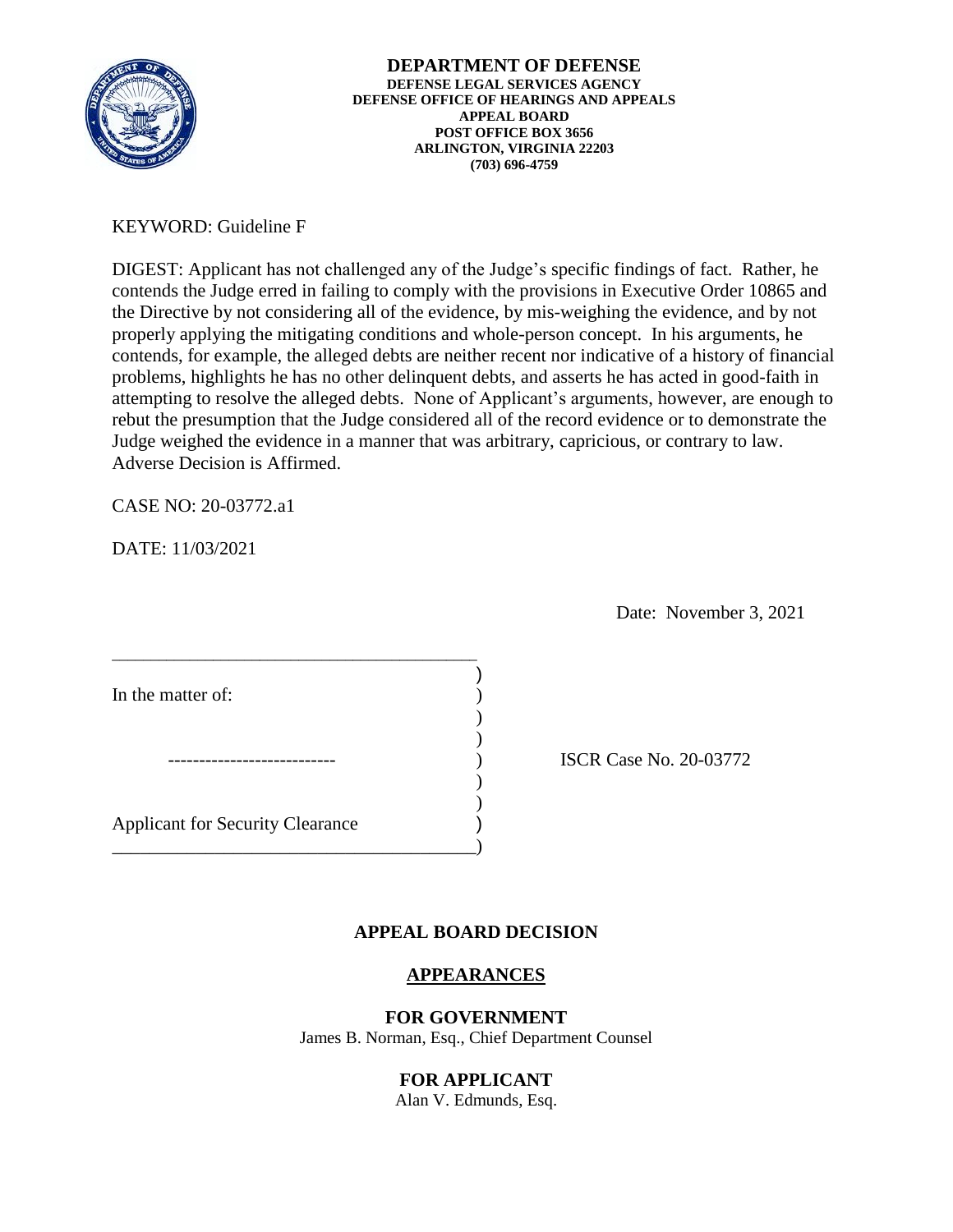The Department of Defense (DoD) declined to grant Applicant a security clearance. On February 2, 2021, DoD issued a statement of reasons (SOR) advising Applicant of the basis of that decision―security concerns raised under Guideline F (Financial Considerations) of DoD Directive 5220.6 (January 2, 1992, as amended) (Directive). Applicant requested a hearing. On August 18, 2021, after the hearing, Defense Office of Hearings and Appeals (DOHA) Administrative Judge Noreen A. Lynch denied Applicant's request for a security clearance. Applicant appealed pursuant to Directive ¶¶ E3.1.28 and E3.1.30.

 Applicant raised the following issue on appeal: whether the Judge's adverse decision was arbitrary, capricious, or contrary to law. Consistent with the following, we affirm.

#### **The Judge's Findings of Fact and Analysis**

Applicant is in his thirties and has earned a master's degree. A defense contractor is sponsoring him for a security clearance.

 \$73,900 and has two delinquent cable company debt of about \$2,800. In responding to the SOR, employment. He paid the cable bill in early 2021. He acknowledged that he was irresponsible in ignoring student loan bills. In 2018 or 2019, he made two payments to a loan forgiveness organization to negotiate a lower balance and payments but did not follow-up with that organization. He presented a July 2021 repayment agreement for the student loan account, claimed The SOR alleges that Applicant has a delinquent student loan in the amount of about Applicant admitted both allegations. He attributed both debts to unemployment and temporary he made payments under the agreement, but did not provide documentary proof of payments.

 Applicant has not acted responsibly in addressing the student loan. He has not established a track record of payments to mitigate the alleged security concerns.

#### **Discussion**

 Applicant has not challenged any of the Judge's specific findings of fact. Rather, he contends the Judge erred in failing to comply with the provisions in Executive Order 10865 and the Directive by not considering all of the evidence, by mis-weighing the evidence, and by not contends, for example, the alleged debts are neither recent nor indicative of a history of financial attempting to resolve the alleged debts. None of Applicant's arguments, however, are enough to Judge weighed the evidence in a manner that was arbitrary, capricious, or contrary to law. *See,*  properly applying the mitigating conditions and whole-person concept. In his arguments, he problems, highlights he has no other delinquent debts, and asserts he has acted in good-faith in rebut the presumption that the Judge considered all of the record evidence or to demonstrate the *e.g.*, ISCR Case No. 19-01400 at 2 (App. Bd. Jun. 3, 2020).